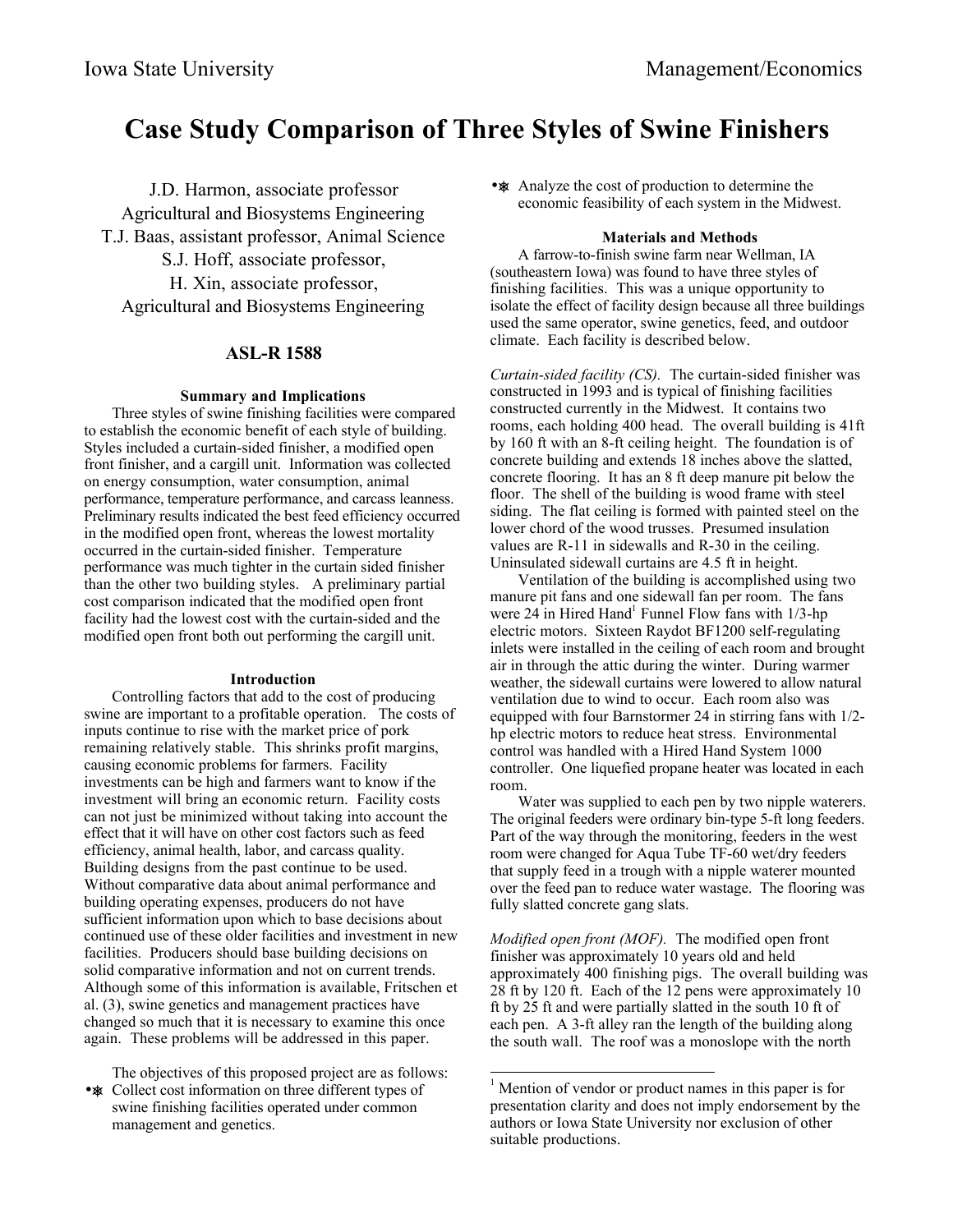sidewall being 80 inches and the south sidewall being 142 inches.

Ventilation was completely naturally driven with 2-ft hinged doors on the north side of the building and a 4.5-ft curtain on the south. Insulation level was very low in the ceiling due to rodent damage. No supplemental heat was supplied to the building. The curtain was controlled with a manually operated curtain winch. Ordinary feeders and nipple waterers were used in the building.

*Cargill unit.* The cargill unit had a monoslope shed of 18 ft by 120 ft with an outside concrete area that was 30 ft. Capacity was 400 head. Feed and water were supplied with circular feeders and frost-free waterers in the outside concrete area. Traditional cargill units generally have more concrete than this unit had.

*Data collection.* Data collection was facilitated using a Campbell Scientific, Inc., CR-10 data logger with a multiplexer and a switch closure input module. Vaisala HMP35C-L humidity sensors where mounted near the center of both the rooms in the CS building and in the MOF building. Thermocouples were installed in various locations to determine temperature variations within the rooms. Two thermocouples were installed in each CS room, four were installed in the MOF, and 3 were installed in the cargill unit.

To measure utility consumption, a Hersey MTX water meter with a contact closure output was installed in each CS room and in the MOF. The watering system for the cargill unit did not lend itself to easy meter installation so it was not monitored. The LP gas supplied to the CS building was monitored using a American AL-425 gas meter with a contact closure output. Electricity was monitored using a class 200 electric meter with contact closure. The LP gas and electrical usage were both monitored for the entire CS rather than for each room separately.

Thermal measurements were made every 30 seconds and averaged every hour. Daily maximum, minimum, standard deviations, and averages were recorded at midnight. Closure counts were totalized every hour and then a daily total was recorded at midnight.

Pig performance was recorded by the owners and operators of Prairie Pork. Pigs were weighed when they were moved into the finisher and when they were sold using a load cell on the pig-moving cart. Pigs generally arrived weighing approximately 50 lb and were marketed when they weighed 250 lb or more. The amount of feed added to bins for each group also was recorded. Kill sheets for pigs marketed were kept to examine the impact of facility on carcass leaness. Estimates of labor were not available. Farm monitoring started in May 1996 and was completed in April 1998.

# **Results and Discussion**

*Pig performance.* Table 1 gives average pig performance information for the each group of pigs. As can be seen, the pigs in the MOF facility grew the fastest, with an average

daily gain (ADG) of 1.68 lb/day and had the best feed efficiency (FE) with 2.76 lb feed/lb gain. The CS and cargill facility had nearly equal growth rates (1.62 and 1.61 lb/day but the pigs in the CS facility were more efficient (2.91 lb feed/lb gain vs. 3.09). Differences show trends but are not statistically significant.

|                | Curtain<br>Sided | Modified<br>Open Front | Cargill Unit |
|----------------|------------------|------------------------|--------------|
| No. of Trials  |                  |                        |              |
| $ADG$ (lb/day) | 1.62             | 1.68                   | 1.61         |
| ADF (lb/day)   | 4.71             | 4.63                   | 4.97         |
| FF.            | 2.91             | 2.76                   | 3.09         |
| Mortality      | 2.6%             | 2.7%                   | $3.2\%$      |

**Table 1. Summary of production data.**

Generally, the expected performance of the CS should be better than the MOF and cargill facilities. The pigs in the CS, however, were marketed at a heavier weight than those in the MOF, 261 lb vs. 253 lb. Pigs become less efficient as they get larger, therefore, the difference between the CS and MOF pigs would be reduced. The pigs in the cargill unit tended to be the least efficient in spite of the fact that it was not started in the harshest winter conditions. The farmer did not like the labor and performance of the cargill unit in the winter and tended to leave it empty during the coldest part of the year. During the test period, only one group was started in the MOF during the coldest time of year.

Fritschen (4) found a similar trend with MOF pigs outperforming pigs in a controlled environment building and an open-front building during summer. During winter he found that the MOF and controlled environment pigs were nearly the same but drastically outperformed the openlot building.

The feed costs associated with the average production in each type facility based on feed that is 6 cents per lb would be CS -\$0.175/lb gain; MOF -\$0.165/lb gain; and cargill - \$0.185/lb gain.

*Temperature performance.* Table 2 gives the temperature performance summaries for the groups of pigs by building. The CS facility averaged 73.4°F with an average daily standard deviation (SD) of  $2^{\circ}$ F and an average daily  $maximum/minimum$  span of  $7.6^{\circ}$ F. The MOF facility averaged 68°F with an average daily SD of 4°F and max/min span of 15.4°F. The cargill unit averaged 58°F with a SD of  $6.1^{\circ}$ F and a max/min span of 20.5 $^{\circ}$ F. From this it is apparent that the thermal environment in the CS facility was greatly superior to the cargill unit because of the lack of large temperature swings. It also should be noted that the cargill unit was not used during the coldest periods and so in reality the effect would be more pronounced. The MOF facility maintained a cooler and more variable thermal environment than the CS facility but the difference was not drastic.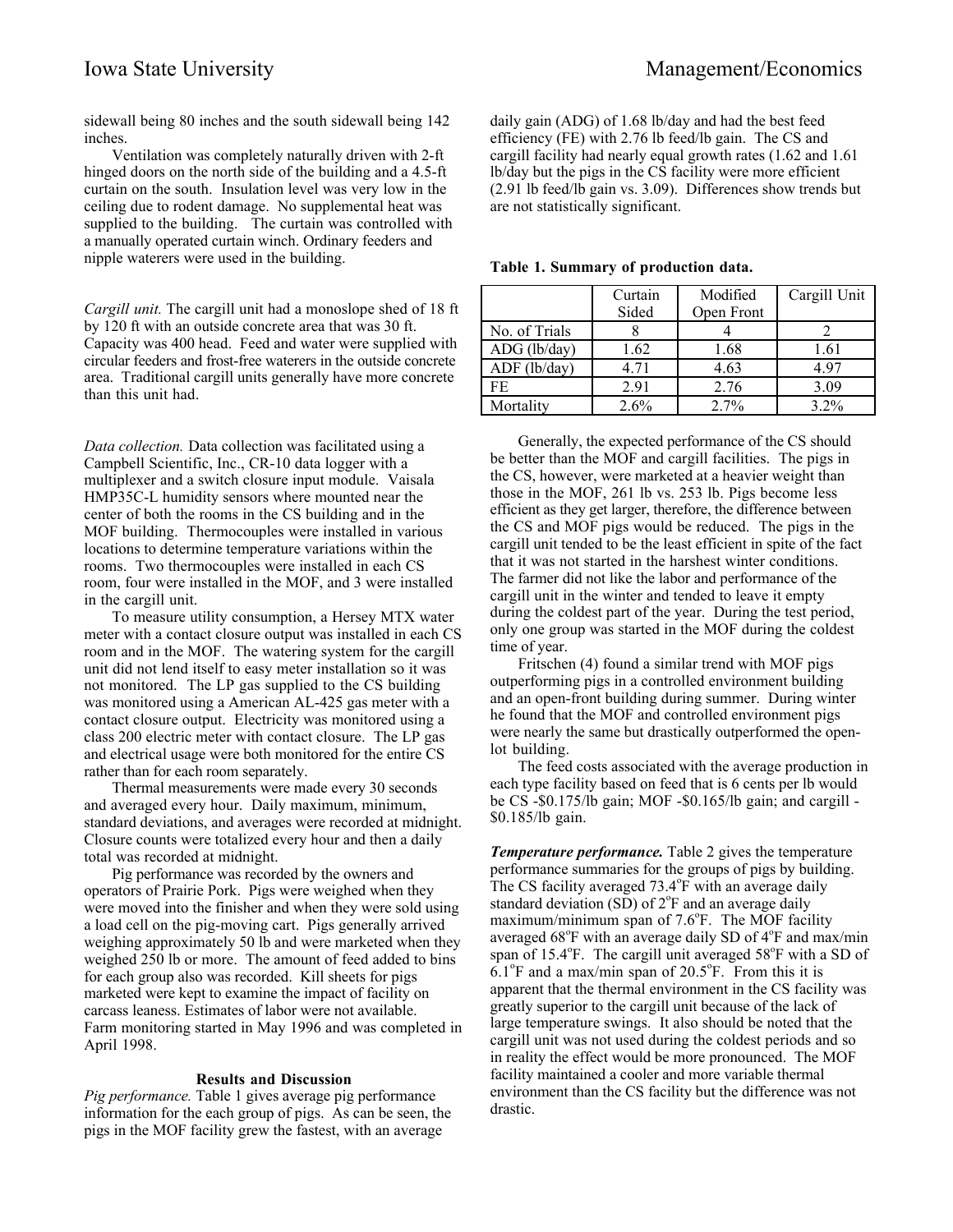|              | Curtain | Modified   | Cargill Unit |
|--------------|---------|------------|--------------|
|              | Sided   | Open Front |              |
| Avg Ambient  | 47.1    | 49.1       | 53.4         |
| Avg Indoor   | 73.4    | 68.2       | 55.8         |
| Indoor S.D.  | 2.0     | 4.0        | 6.1          |
| Avg Daily    | 77.0    | 75.7       | 67.1         |
| Maximum      |         |            |              |
| Avg Daily    | 69.4    | 60.3       | 46.6         |
| Minimum      |         |            |              |
| Average      | $-0.1$  | 12         | 6.3          |
| Differential |         |            |              |

**Table 2. Summary of temperature performance (**°**F)**

Air quality was not measured but observations indicate more dust and gases are present in MOF buildings than in CS due to the partially slatted floor. A combination of this and temperature performance could lead to increased medical costs and possibly worker health concerns.

*Utility consumption.* Table 3 gives the gross utility usage during the 1.8 years of monitoring. Consumption is broken down into consumption per pig space in each building. This assumes that the building was operating at nominal capacity the entire year. In actuality, there were fluctuations as would occur on a normally operating farm.

**Table 3. Nominal utility consumption.**

|                         | Curtain Sided (800<br>head) | Modified Open<br>Front (400 head) |
|-------------------------|-----------------------------|-----------------------------------|
| Water                   | $295,000$ gallons/yr        | 233,000 gal/yr                    |
| Consumption             |                             |                                   |
|                         | 368 gal/space-yr            | 582 gal/space-yr                  |
| <b>Electrical Usage</b> | 8707 kWh/yr                 |                                   |
|                         | 10.9 kWh/space-yr           |                                   |
| LP Gas Usage            | 480 gallons/yr              | None                              |
|                         | 0.6 gal/space-yr            | none                              |

To estimate the utility cost in the CS building per lb of gain, it is assumed that three groups of pigs are finished each year and that they gain 200 lb during finishing. Assuming 10 cents per kWh, this translates into an electrical cost of \$0.36 per pig finished or \$0.002/lb gain. The cost of LP gas is also low. Assuming 70 cents per gallon, the cost is \$0.14 per pig finished or \$0.0007 per lb gain. The cost of water was not computed but is assumed to be low. This means that each pig produced has a utility cost of 50 cents during the finishing period. This appears to be slightly low when compared with Baas (1) with \$1.56 per pig and Baas (2) with \$1.18. Baas (1,2) included telephone and electricity for farmstead usage, whearas this study did not.

*Economic comparison.* To completely compare the economics of the three housing systems, other cost factors need to be considered. These include facilities costs, medical costs, labor costs, manure spreading costs, and market premiums due to carcass traits. From this study, feed costs and utility costs were found.

Harmon and Lawrence (5) assumed an initial investment of \$160 per head, \$120 per head, and \$80 per head in the CS, MOF, and cargill unit, respectively. The facilities cost would be approximately 2.9 cents/lb gain for the CS, 2.3 cents/lb gain for the MOF, and 1.7 cents per lb for the cargill unit. Harmon and Lawrence (5) also assumed some labor costs based on \$7 per hour and labor per pig marketed of 0.25 hours for CS, 0.35 for MOF, and 0.7 for the Cargill unit. These estimates are combined in Table 4 to yield the approximate cost per lb of gain for the three types of systems. Based on these figures, the MOF building seems to have the lowest cost. Medical cost and carcass discounts and premiums, however, need to be added. To help make facility choice decisions, these would then be combined into a present value equation to evaluate the decision on which housing system would produce the most profit. Harmon and Lawrence (5) explained this comparison technique more fully. Further analysis is planned but will not be completed here.

|                  | Curtain<br>Sided | Modified<br>Open Front | Cargill Unit |
|------------------|------------------|------------------------|--------------|
| Feed Cost        | $17.5$ cents     | $16.5$ cents           | $18.5$ cents |
| <b>Utilities</b> | $0.2$ cents      |                        |              |
| Facility (est)   | 2.9 cents        | 2.3 cents              | 1.7 cents    |
| Labor (est)      | $0.9$ cents      | 1.2 cents              | 2.5 cents    |
| TOTAL            | $21.5$ cents     | $20.0$ cents           | $22.7$ cents |

## **Table 4. Partial comparison of cost of production.**

## **Acknowledgements**

The authors wish to thank the owners and operators of Prairie Pork, Inc., for cooperating on the project and the Iowa Pork Industry Center for funding.

#### **References**

1. Baas, T.J. 1997. 1996 Iowa Livestock Enterprise Summaries: Swine Enterprise Record. Animal Science Department, Iowa State University, Ames, IA.

2. Baas, T.J. 1998. 1997 Iowa Livestock Enterprise Summaries: Swine Enterprise Record. Animal Science Department, Iowa State University, Ames, IA.

3. Fritschen, R.D., N.R. Underdahl, and J.A. DeShazer. 1974. The effect of building type, management and percent slatted floor on performance and health characteristics in G-F pigs. I: *Livestock environment: affects production, reproduction, health*. Proceedings of the International Livestock Environment Symposium. American Society of Agricultural Engineers, St. Joseph, MI.

4. Fritschen, R.D. 1982. Conventional Versus Environmentally Controlled Housing for Growing-Finishing Swine. In: *Proceedings of the symposium on management*